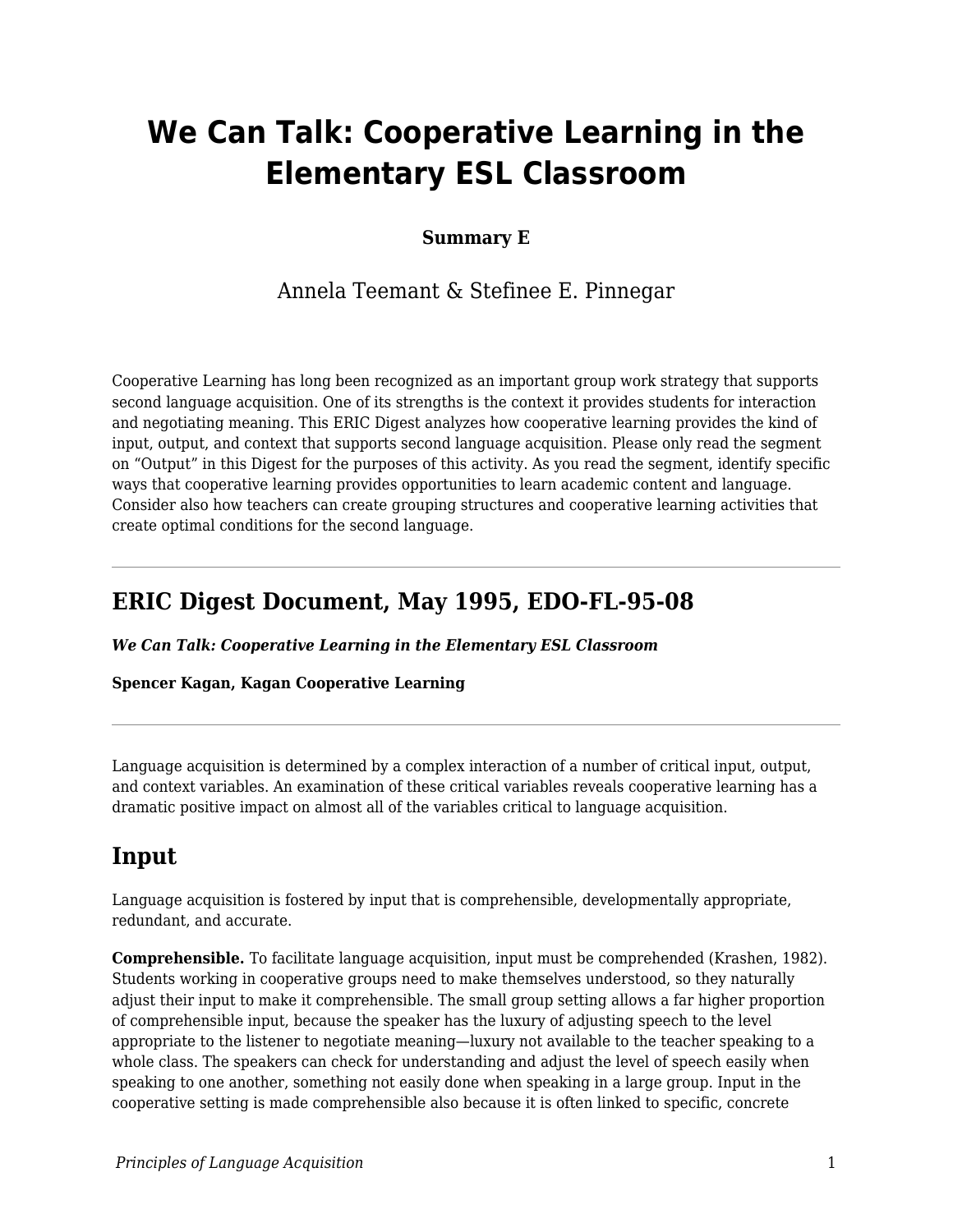behaviors or manipulatives.

**Developmentally Appropriate.** Even if language is comprehended, it will not stimulate the next step in language acquisition if it is not in the zone of proximal development (Vygotsky, 1978). The developmental level of any student is what he or she can do alone; the proximal level is what he/she can do with supportive collaboration. The difference between the developmental and proximal levels is called the zone of proximal development. The nature of a cooperative group focuses input in the zone of proximal development, stimulating development to the next stage of language development.

**Redundant.** A student may receive comprehensible input in the zone of proximal development, but that will not ensure language acquisition unless the input is received repeatedly from a variety of sources. The cooperative learning group is a natural source of redundant communication. As the students in a small group discuss a topic, they each use a variety of phrases providing the opportunity for the listener to triangulate in on meaning as well as receiving the repeated input necessary for learning to move from short-term comprehension to long-term acquisition.

**Accurate.** Accurate input—communication that is grammatically correct with proper word choice and pronunciation—facilitates language acquisition. In this area, the traditional classroom may have an advantage over the cooperative classroom, because the teacher is the source of most speech. Peer output is less accurate than teacher output, but accuracy in the traditional classroom is purchased by preventing student output, a price far too high for what it purchases. Frequent communicative output produces speech acquisition far more readily than formal accurate input.

# **Output**

Language acquisition is fostered by output that is functional and communicative (Swain, 1985), frequent, redundant, and consistent with the identity of the speaker.

**Functional/Communicative.** If speech is not representative of the way a speaker will use the language in everyday settings, it will add little to the speaker's actual communicative competence. Memorization of vocabulary lists or verb conjugations does not increase fluency, because learning about a language is quite different from acquiring the language. Display behavior such as, "The clock is on the wall," or "This is a glass," is not representative of actual speech, and practice of formal, decontextualized speech creates transference problems that hinder acquisition. The cooperative group provides the arena for expressive, functional, personally relevant, representative language output that is critical for language acquisition.

**Frequent.** Students to a large extent learn to speak by speaking. The single greatest advantage of cooperative learning over traditional classroom organization for the acquisition of language is the amount of language output allowed per student. In the traditional classroom, students are called upon one at a time. During this whole-class question-answer time, the teacher actually does more talking than the students, because the teacher must talk twice for each time a student talks: first asking the question and then providing feedback in the form of praise, comment, or correction opportunity. Thus, in a classroom of 30, to provide each student one minute of output opportunity takes over an hour. In contrast, to provide each student one minute if the students are in a pairdiscussion takes a little over two minutes. In the cooperative setting, with regard to language output, we can do in two minutes what takes an hour to do in the traditional classroom!

**Redundant.** Students become fluent if they have the opportunity to speak repeatedly on the same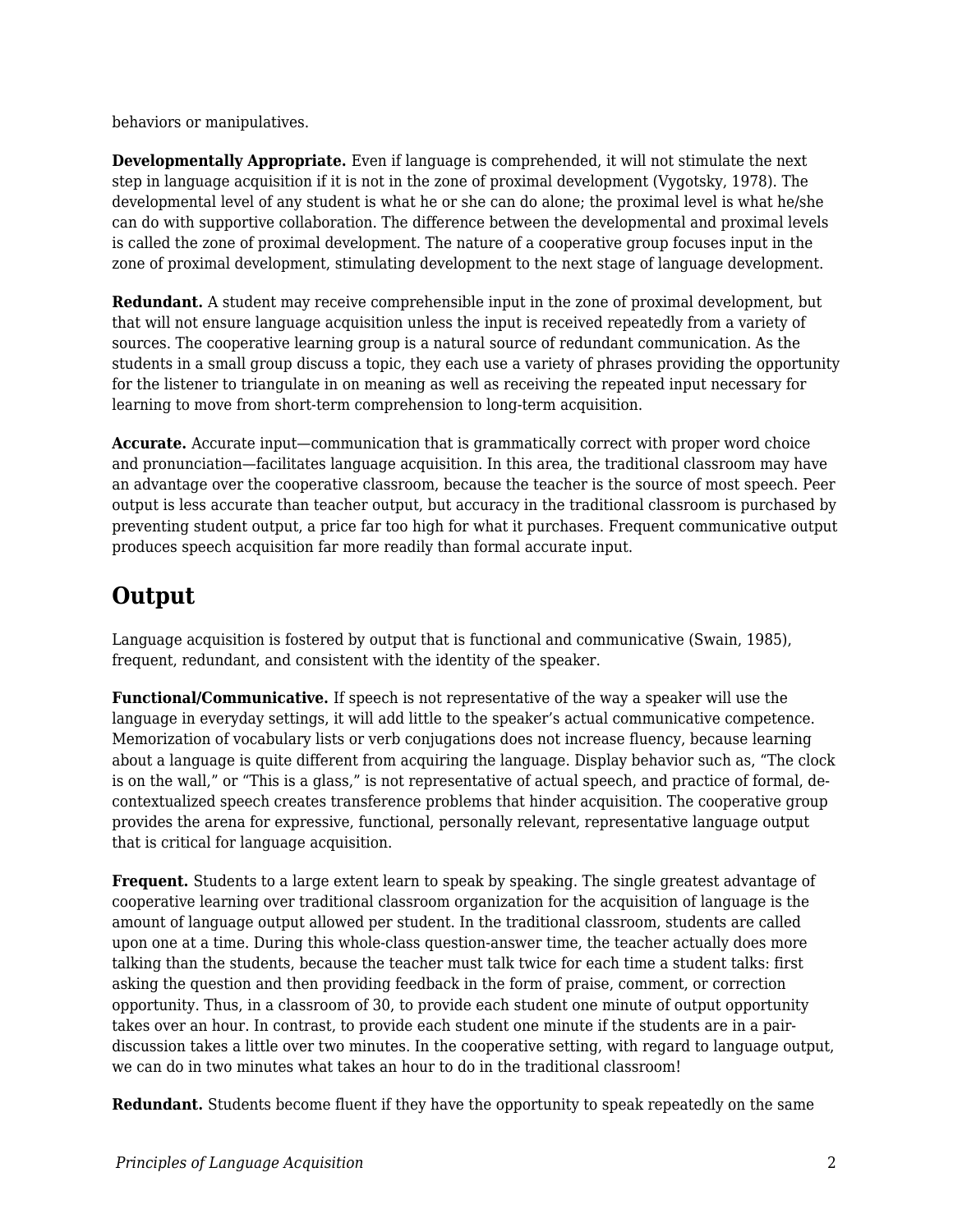topic. Many cooperative learning structures, such as Three-Pair Share and Inside/Outside Circle are explicitly designed to provide redundancy of output opportunities. Even informal, cooperative learning discussion provides redundancy as students discuss a topic with each of their teammates. There is not enough time in the traditional classroom to call on each student to talk more than once on a topic.

**Identity Congruent.** Practicing classroom speech that is not consistent with a student's identity will not lead to later fluency, because the student will not want to project the identity associated with that speech. Cultural groups will resist acquisition of the dominant language if the very use of that language signals assimilation that is being resisted. The less formal, peer-oriented, expressive use of language in the cooperative group represents language use closer to the identity of many students than the formal use of language practiced in whole-class settings. The more identity-congruent language facilitates language acquisition.

## **Context**

Language acquisition is fostered if it occurs in a context that is supportive and motivating, communicative and referential, developmentally appropriate, and feedback-rich.

**Supportive/Motivating.** The traditional classroom is far from supportive as students are "right" or "wrong" as they are called upon to answer questions before the whole class. Students in a cooperative group are more motivated to speak and feel greater support for a variety of reasons: (1) They are more frequently asked questions; (2) they need to communicate to accomplish the cooperative learning projects; (3) peers are far more supportive than in the traditional classroom because they are all on the same side; (4) cooperative learning structures demand speech; (5) students are taught to praise and encourage each other; and (6) students are made interdependent so they need to know what the others know. Because of these factors, students "bring out" their teammates, providing words or phrases to make speech inviting and easy. Cooperative learning provides a supportive, motivating context for speech to emerge.

**Communicative/Referential.** In cooperative learning groups, we communicate over things we are making. We speak in real time, about real events and objects, to accomplish real goals. We negotiate meaning. Our communication that is functional refers to what is happening in the moment. This communicative language facilitates language acquisition, and it is quite in contrast to the abstract "talking about" topics that often characterize whole-class speech.

**Developmentally Appropriate.** Some students are not ready to give a speech to a whole class but are quite at ease talking to one, two, or even three others. Speech to a whole class is often formal and less contextualized than speech within a cooperative group. It is easy to ask for a crayon from a friendly peer; it is hard to speak before the whole class in answering a question or speaking on an assigned topic. Speakers within a small group have more opportunities to enter discourse at the level appropriate to their own development.

**Feedback Rich.** Students talk to each other, providing immediate feedback and correction opportunities. Feedback and correction in the process of communication ("Give me that," "Sure, you take the ruler," etc.) leads to easy acquisition of vocabulary and language forms, whereas formal correction opportunities ("What is this?" "This is a ruler," etc.) lead to self-consciousness and anxiety, which inhibit rather than facilitate language acquisition.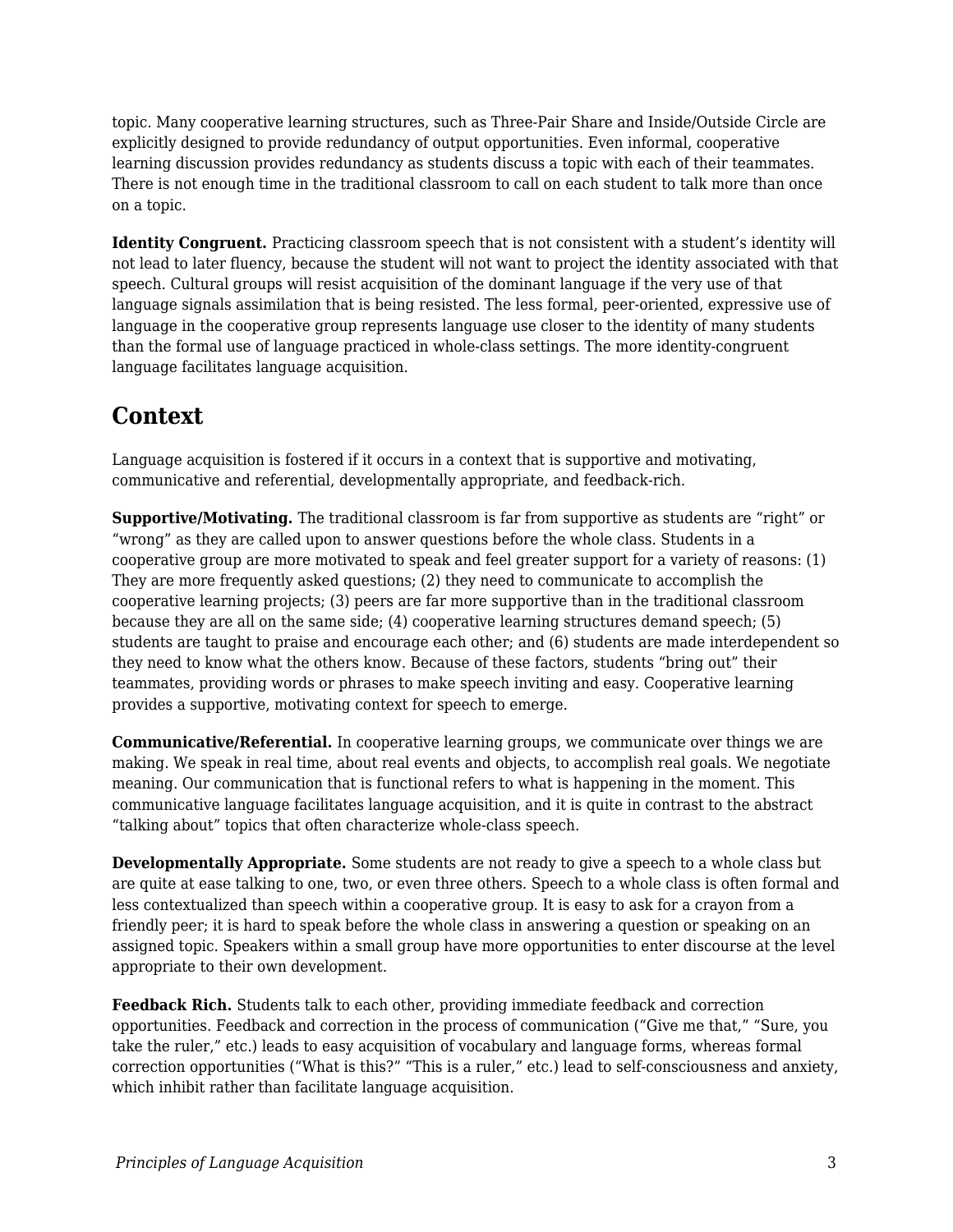In 20 minutes of whole-class, one-at-a-time interaction, a student is lucky to get one feedback opportunity; in the same 20 minutes of cooperative interaction, the student might receive half a dozen feedback opportunities—all in a natural context easy to assimilate. As we examine how cooperative learning transforms input, output, and context variables in the direction of facilitating language acquisition, we conclude: Cooperative learning and the ESL classroom—a natural marriage.

This Digest is reprinted from Elementary Education Newsletter (vol. 17, no. 2, Winter 1995), the official publication of the ESOL in Elementary Education Interest Section of the Teachers of English to Speakers of Other Languages.

### **References:**

Krashen, S.D. (1982). Principles and practice in second language acquisition. Oxford, England: Pergamon.

Swain, M. (1985). Communicative competence: Some roles of comprehensible input in its development. In S.M. Gass, & C.G. Madden, (Eds.), Input in second language acquisition (pp. 235–53). Rowley, MA: Newbury House.

Vygotsky, L. S. (1978). Mind in society: The development of higher psychological processes (M. Cole, V. John-Steiner, S.-Scribner, & E. Souberman, Eds. & Trans.). Cambridge, MA: Harvard University Press.

### **Resources:**

Holt, D. D. (Ed.). (1993). Cooperative learning: A response to linguistic and cultural diversity. Language in education: Theory and practice 81. McHenry, IL and Washington, DC: Delta Systems and Center for Applied Linguistics.

Kagan Cooperative Learning 27134 Paseo Espada, Suite 303, San Juan Capistrano, CA 92675 Phone: 800-933-2667

Fax: 714-248-7680

\* \* \*

This report was prepared with funding from the Office of Educational Research and Improvement, U.S. Dept. of Education, under contract no. RR93002010. The opinions expressed do not necessarily reflect the positions or policies of OERI or ED. ERIC Clearinghouse on Languages and Linguistics 4646 40th Street, NW Washington, DC 20016-1859

(202)362-0700 / (800)276-9834

[eric@cal.org](mailto:eric@cal.org)